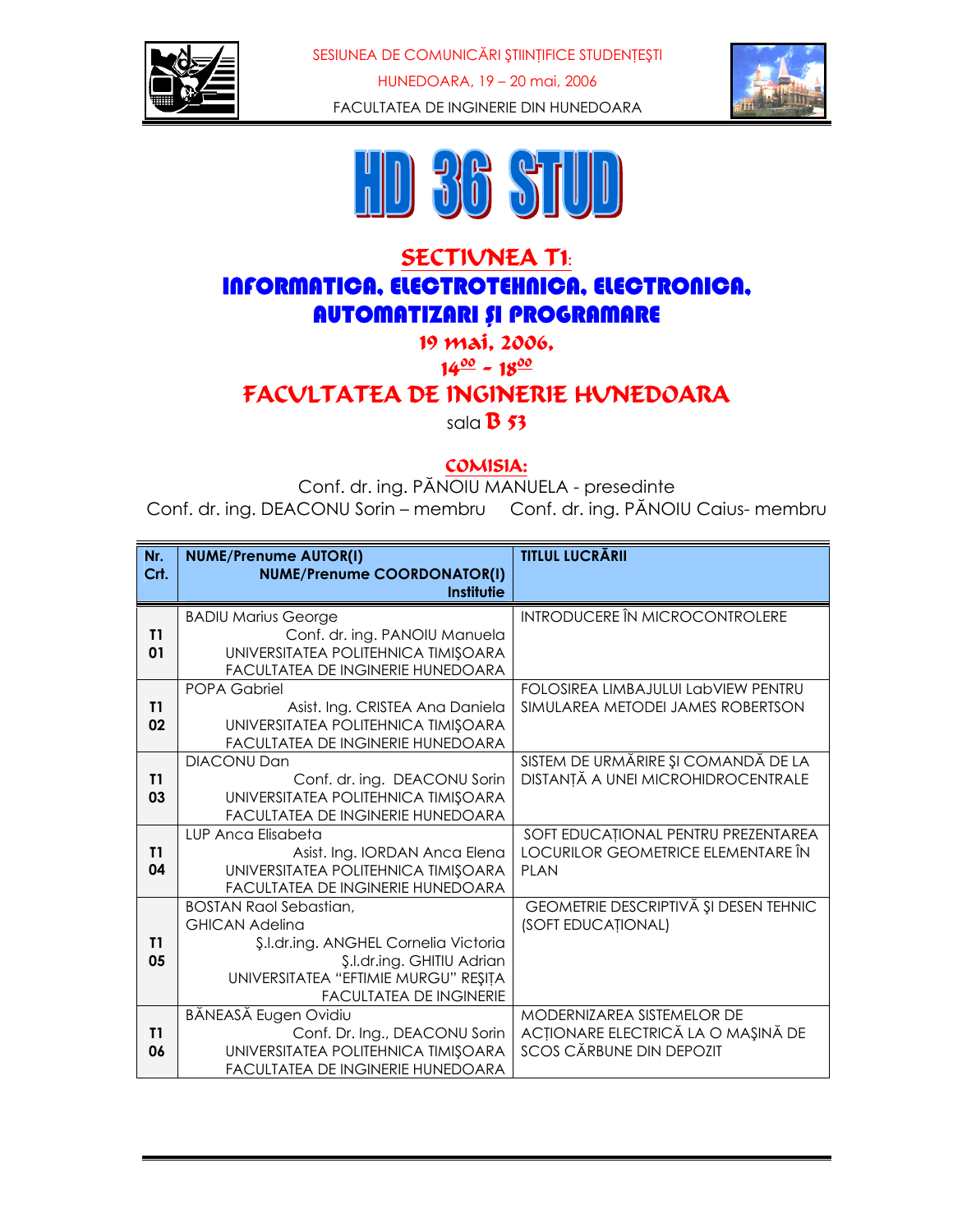|          | OLAR Vlad,<br>CEIAN Adrian,                                                                                                                                      | CONSIDERAȚII PRIVIND APARIȚIA EFECTULUI<br>FERRANTI LA LINIILE ELECTRICE AERIENE                                                       |
|----------|------------------------------------------------------------------------------------------------------------------------------------------------------------------|----------------------------------------------------------------------------------------------------------------------------------------|
| T1<br>07 | <b>TODOCA Cristian</b><br>As.Ing. LOLEA Marius,<br>Cerc.Ing. CODREAN Marius<br>UNIVERSITATEA DIN ORADEA<br>FACULTATEA DE ENERGETICĂ                              | (LEA) ÎN GOL                                                                                                                           |
| T1<br>08 | POP Teodora,<br>CEIAN Adrian,<br><b>CODREAN Marius</b><br>As.Ing. LOLEA Marius<br>Fiz.Ing. DZITAC Simona<br>UNIVERSITATEA DIN ORADEA<br>FACULTATEA DE ENERGETICĂ | CONSIDERAȚII PRIVIND MODELAREA<br>ANALITICĂ ȘI DETERMINAREA PRACTICĂ A<br>CÂMPULUI ELECTRIC LA SOL ÎN CAZUL<br><b>NORILOR ORAJIOȘI</b> |
| T1<br>09 | <b>AVASILOAIE Ionut</b><br>Ş.I. dr. OSACI Mihaela<br>UNIVERSITATEA POLITEHNICA TIMIȘOARA<br>FACULTATEA DE INGINERIE HUNEDOARA                                    | <b>TEHNOLOGII VIRTUALE PENTRU</b><br>MODELAREA SITEMULUI NOSTRU SOLAR                                                                  |
| T1<br>10 | <b>NELEGA Paul</b><br>Conf. dr. ing. PANOIU Caius<br>UNIVERSITATEA POLITEHNICA TIMIȘOARA<br>FACULTATEA DE INGINERIE HUNEDOARA                                    | CONVERTOR ANALOG NUMERIC PE 12 BITI<br>CU MICROCONTROLER                                                                               |
| T1<br>11 | ROMĂNESCU Andrei<br>Conf. dr. ing. PANOIU Caius<br>UNIVERSITATEA POLITEHNICA TIMIȘOARA<br>FACULTATEA DE INGINERIE HUNEDOARA                                      | SISTEM PENTRU MĂSURAREA DEBITULUI<br>UNUI FLUID ÎNTRE 08 m <sup>3</sup> /h                                                             |
| T1<br>12 | <b>GHEJU Olimpia</b><br>Conf. dr. ing. PANOIU Manuela<br>UNIVERSITATEA POLITEHNICA TIMIȘOARA<br>FACULTATEA DE INGINERIE HUNEDOARA                                | SOFT EDUCATIONAL INTERACTIV PENTRU<br>PREZENTAREA FRACTALILOR                                                                          |
| T1<br>13 | <b>FLORE Adrian</b><br>Conf. dr. ing. PANOIU Manuela<br>UNIVERSITATEA POLITEHNICA TIMIŞOARA<br>FACULTATEA DE INGINERIE HUNEDOARA                                 | APLICAȚIE INFORMATICĂ PENTRU<br>GESTIUNEA UNEI LIBRĂRII ȘCOLARE                                                                        |
| T1<br>14 | <b>BADIU Marius</b><br>As. ing. SERBAN SORINA<br>UNIVERSITATEA POLITEHNICA TIMIȘOARA<br>FACULTATEA DE INGINERIE HUNEDOARA                                        | PROGRAM EDUCAȚIONAL ÎN SGBD<br><b>ACCESS A UNEI APLICATII ÎN CHIMIE</b>                                                                |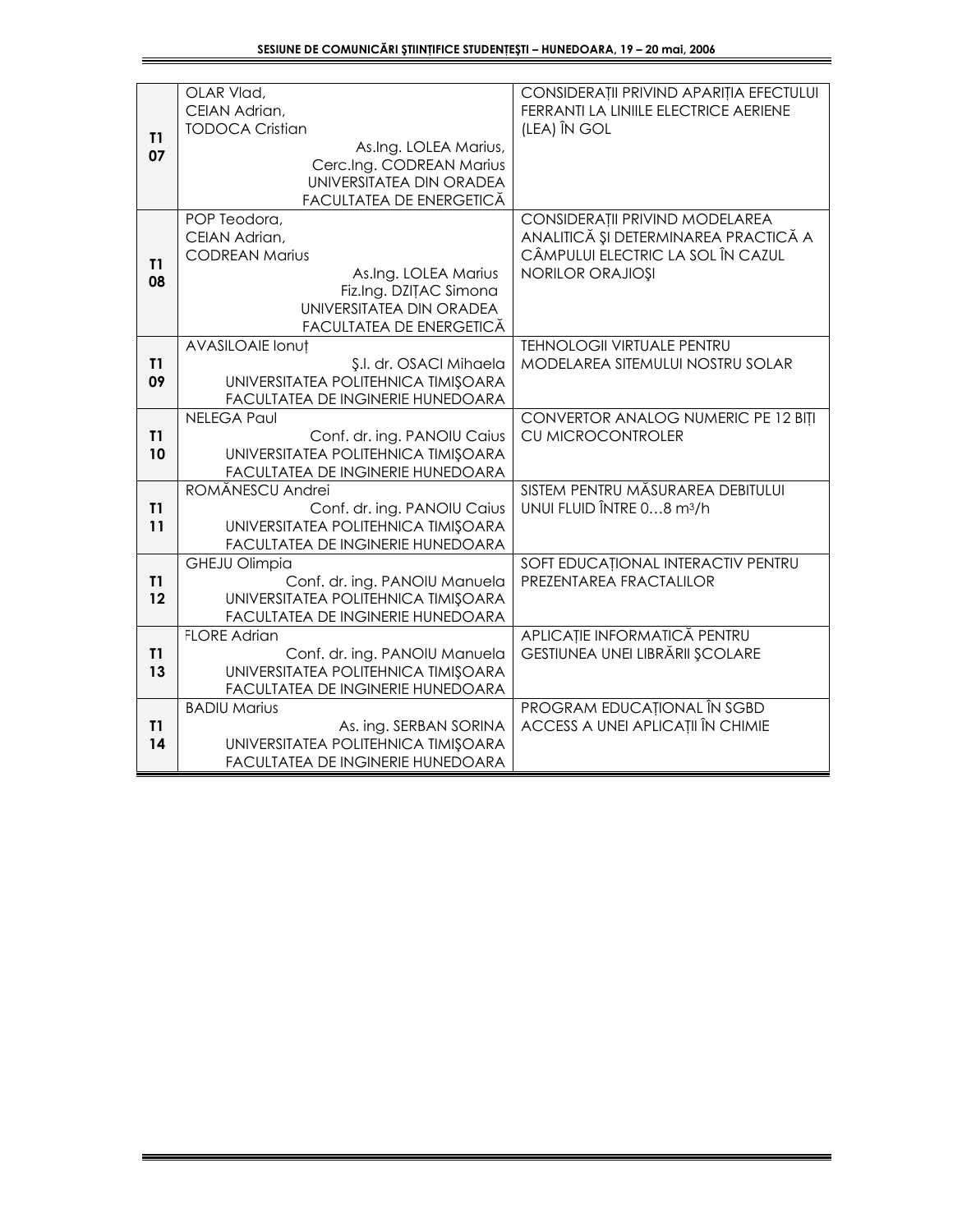

# **SECTIVNEA T2: MECANICA APLICATA SI STIINTE MATEMATICE**

## 19 mai, 2006,

# $14^{00} - 18^{00}$

## FACVLTATEA DE INGINERIE HUNEDOARA

sala  $B56$ 

#### COMISIA:

Prof. dr. ing. BEJAN Mircea - presedinte

Conf. dr. ing. GHITA Eugen - membru Prof. dr. ing. WEBER Francisc - membru

| Nr.                  | <b>NUME/Prenume AUTOR(I)</b>                                                                | <b>TITLUL LUCRĂRII</b>               |
|----------------------|---------------------------------------------------------------------------------------------|--------------------------------------|
| Crt.                 | <b>NUME/Prenume COORDONATOR(I)</b><br>Institutie                                            |                                      |
|                      | ZETIL Gabriel Mihai,                                                                        | PROIECT DE MODIFICARE A UNEI         |
| T <sub>2</sub>       | <b>TOTH losif</b>                                                                           | <b>MACARALE TIP "PIONIER"</b>        |
| 01                   | Conf. dr. ing. Eugen GHITA<br>UNIVERSITATEA POLITEHNICĂ TIMIȘOARA<br>FACULTATEA DE MECANICĂ |                                      |
|                      | <b>BLIDARIU Călin Ioan</b>                                                                  | ECONOMIZOR AUTO DE COMBUSTIBIL       |
| T <sub>2</sub>       | \$.l. dr. ing. ANGHEL Cornelia                                                              |                                      |
| 02                   | UNIVERSITATEA "EFTIMIE MURGU" REȘIȚA<br><b>FACULTATEA DE INGINERIE</b>                      |                                      |
|                      | <b>MANEA Dragoş</b>                                                                         | ANALIZA FUNCȚIONĂRII VENTILATORULUI  |
| T <sub>2</sub>       | Dr. ing. VLĂDUȚ Valentin                                                                    | CENTRIFUGAL CU UN SINGUR ROTOR       |
| 03                   | UNIVERSITATEA POLITEHNICA BUCUREȘTI,                                                        | DISPUS PE AX FAȚĂ DE VENTILATORUL CU |
|                      | FACULTATEA ING. SISTEMELOR BIOTEHNICE                                                       | PATRU ROTOARE                        |
|                      | PASCA Gheorghe                                                                              | UTILIZAREA SISTEMELOR CAD - CAE ÎN   |
| T <sub>2</sub><br>04 | \$.l. dr. ing. CIOATĂ Vasile George<br>UNIVERSITATEA POLITEHNICA TIMIȘOARA                  | PLASTURGIE. STUDIU DE CAZ            |
|                      | FACULTATEA DE INGINERIE HUNEDOARA                                                           |                                      |
|                      | <b>JICHIŞAN Florin</b>                                                                      | PROIECTAREA ASISTATĂ DE              |
| <b>T2</b>            | \$.l. dr. ing. CIOATĂ Vasile George                                                         | CALCULATOR A MECANISMELOR DE         |
| 05                   | UNIVERSITATEA POLITEHNICA TIMIȘOARA                                                         | STRÂNGERE CU BRIDE ARTICULATE        |
|                      | FACULTATEA DE INGINERIE HUNEDOARA<br>RUS Mirela - Carmen                                    | EVOLUȚIA METODELOR DE ÎNCERCARE A    |
| T <sub>2</sub>       | Prof. dr. ing. WEBER Francisc                                                               | <b>DURITĂȚII</b>                     |
| 06                   | UNIVERSITATEA POLITEHNICA TIMIȘOARA                                                         |                                      |
|                      | FACULTATEA DE INGINERIE HUNEDOARA                                                           |                                      |
|                      | MELENTE Viorica,                                                                            | CONSIDERAȚII ASUPRA UNUI STÂLP DE    |
|                      | GRAMA Laura,                                                                                | <b>TELEGRAF COMPOZIT STRATIFICAT</b> |
| T <sub>2</sub>       | PAȘCA Alexandru,<br><b>JULA Felicia</b>                                                     |                                      |
| 07                   | Prof. Dr. Ing. SUCIU Mihaela                                                                |                                      |
|                      | Prof. Dr. Ing. CREȚU Augustin                                                               |                                      |
|                      | Prof. Dr. Ing. BEJAN Mircea                                                                 |                                      |
|                      | UNIVERSITATEA TEHNICA DIN CLUJ-NAPOCA                                                       |                                      |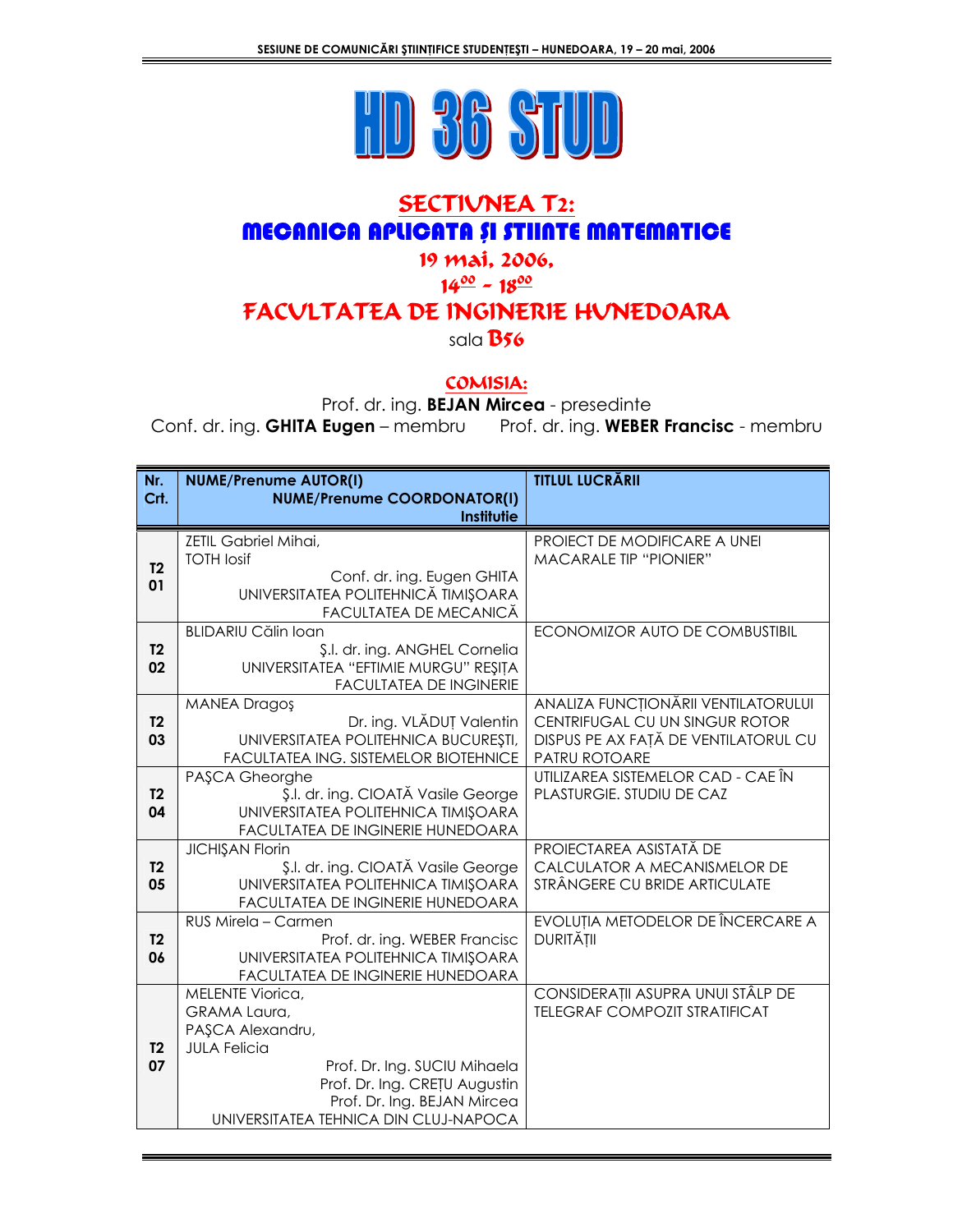|                | DONCA Adrian,                                                         | STUDIUL COMPORTAMENTULUI                                               |
|----------------|-----------------------------------------------------------------------|------------------------------------------------------------------------|
|                | RUS Alexandru,<br>OLTEAN Andrei,                                      | TERMOELASTIC AL UNUI TUB COMPOZIT<br><b>BOBINAT</b>                    |
| T <sub>2</sub> | <b>POPISTER Florin</b>                                                |                                                                        |
| 08             | Prof. Dr. Ing. SUCIU Mihaela                                          |                                                                        |
|                | Prof. Dr. Ing. CREȚU Augustin                                         |                                                                        |
|                | Prof. Dr. Ing. BEJAN Mircea                                           |                                                                        |
|                | UNIVERSITATEA TEHNICA DIN CLUJ-NAPOCA                                 |                                                                        |
|                | Drd. Ing. FUNAR Adrian                                                | ANALIZA ȘI OPTIMIZAREA STĂRILOR DE                                     |
| T <sub>2</sub> | Prof. Dr. Ing. CRETU Augustin                                         | TENSIUNI DIN ELEMENTE ALE UNEI                                         |
| 09             | Prof. Dr. Ing. BEJAN Mircea                                           | PLATFORME INDUSTRIALE                                                  |
|                | UNIVERSITATEA TEHNICA DIN CLUJ-NAPOCA                                 |                                                                        |
|                | <b>CERVENCOVICI Delia</b>                                             | MODEL DE LUCRARE EXPERIMENTALĂ                                         |
| <b>T2</b>      | Prof. dr. ing. WEBER Francisc                                         | PENTRU DETERMINAREA                                                    |
| 10             | UNIVERSITATEA POLITEHNICA TIMIȘOARA                                   | CARACTERISTICILOR LA AMBUTISARE                                        |
|                | FACULTATEA DE INGINERIE HUNEDOARA                                     |                                                                        |
|                | <b>CIUNGU IORDATE Raul</b>                                            | ALGORITMUL DECASTELJAU                                                 |
| T <sub>2</sub> | Asist. drd. BISTRIAN Diana Alina                                      |                                                                        |
| 11             | UNIVERSITATEA POLITEHNICA TIMIȘOARA                                   |                                                                        |
|                | FACULTATEA DE INGINERIE HUNEDOARA                                     |                                                                        |
|                | MATI Marian,<br><b>MUNTEAN Remus</b>                                  | STUDIUL UNOR FENOMENE DE ORDINUL<br><b>DOI CU TRANSFORMATA LAPLACE</b> |
| T <sub>2</sub> | Asist, drd. STOICA Diana                                              |                                                                        |
| 12             | Prof. dr. MAKSAY Ştefan                                               |                                                                        |
|                | UNIVERSITATEA POLITEHNICA TIMIȘOARA                                   |                                                                        |
|                | FACULTATEA DE INGINERIE HUNEDOARA                                     |                                                                        |
|                | PETREA Oana,                                                          | CONSIDERȚII ASUPRA UNEI APLICAȚII                                      |
|                | <b>POPESCU Darius</b>                                                 | A DISTRIBUȚIEI WEIBULL                                                 |
| T <sub>2</sub> | Prof. dr. MAKSAY Ştefan                                               |                                                                        |
| 13             | Asist. drd. STOICA Diana                                              |                                                                        |
|                | UNIVERSITATEA POLITEHNICA TIMIȘOARA                                   |                                                                        |
|                | FACULTATEA DE INGINERIE HUNEDOARA                                     |                                                                        |
|                | PETREA Oana,<br><b>POPESCU Darius</b>                                 | CONSIDERAȚII ASUPRA MODELĂRII<br>REPARTIȚIEI EXPONENȚIALE              |
| T <sub>2</sub> | Prof. dr. MAKSAY Ştefan                                               |                                                                        |
| 14             | Asist. drd. STOICA Diana                                              |                                                                        |
|                | UNIVERSITATEA POLITEHNICA TIMIŞOARA                                   |                                                                        |
|                | FACULTATEA DE INGINERIE HUNEDOARA                                     |                                                                        |
|                | MATI Marian,                                                          | MODELAREA UNUI SISTEM MECANIC CU                                       |
|                | <b>MUNTEAN Remus</b>                                                  | RESORTURI PRIN METODA ELEMENTELOR                                      |
| T <sub>2</sub> | Asist. drd. STOICA Diana                                              | <b>FINITE</b>                                                          |
| 15             | Prof. dr. MAKSAY Ştefan                                               |                                                                        |
|                | UNIVERSITATEA POLITEHNICA TIMIŞOARA                                   |                                                                        |
|                | FACULTATEA DE INGINERIE HUNEDOARA                                     |                                                                        |
|                | LUPU Monica,                                                          | SUPRAFAȚA DE REVOLUȚIE DE ARIE                                         |
| <b>T2</b>      | <b>CUCU Alexandru Cristian</b>                                        | <b>MINIMĂ</b>                                                          |
| 16             | Lect. Univ. Drd. Andrea MINDA<br>UNIVERSITATEA "EFTIMIE MURGU" REȘITA |                                                                        |
|                | FACULTATEA INFORMATICĂ INDUSTRIALĂ                                    |                                                                        |
|                | Drd. Manuela Codruța BADEA                                            | UTILIZAREA METODEI FRANJELOR MOIRÉ                                     |
| T <sub>2</sub> | Prof.dr.ing. Ioan PĂSTRAV                                             | DE UMBRĂ ÎN STUDIUL TORSIUNII                                          |
| 17             | UNIVERSITATEA TEHNICA DIN CLUJ-NAPOCA                                 | BARELOR DE SECȚIUNE CIRCULARĂ CU                                       |
|                |                                                                       | DOUĂ CANALE DE PANĂ                                                    |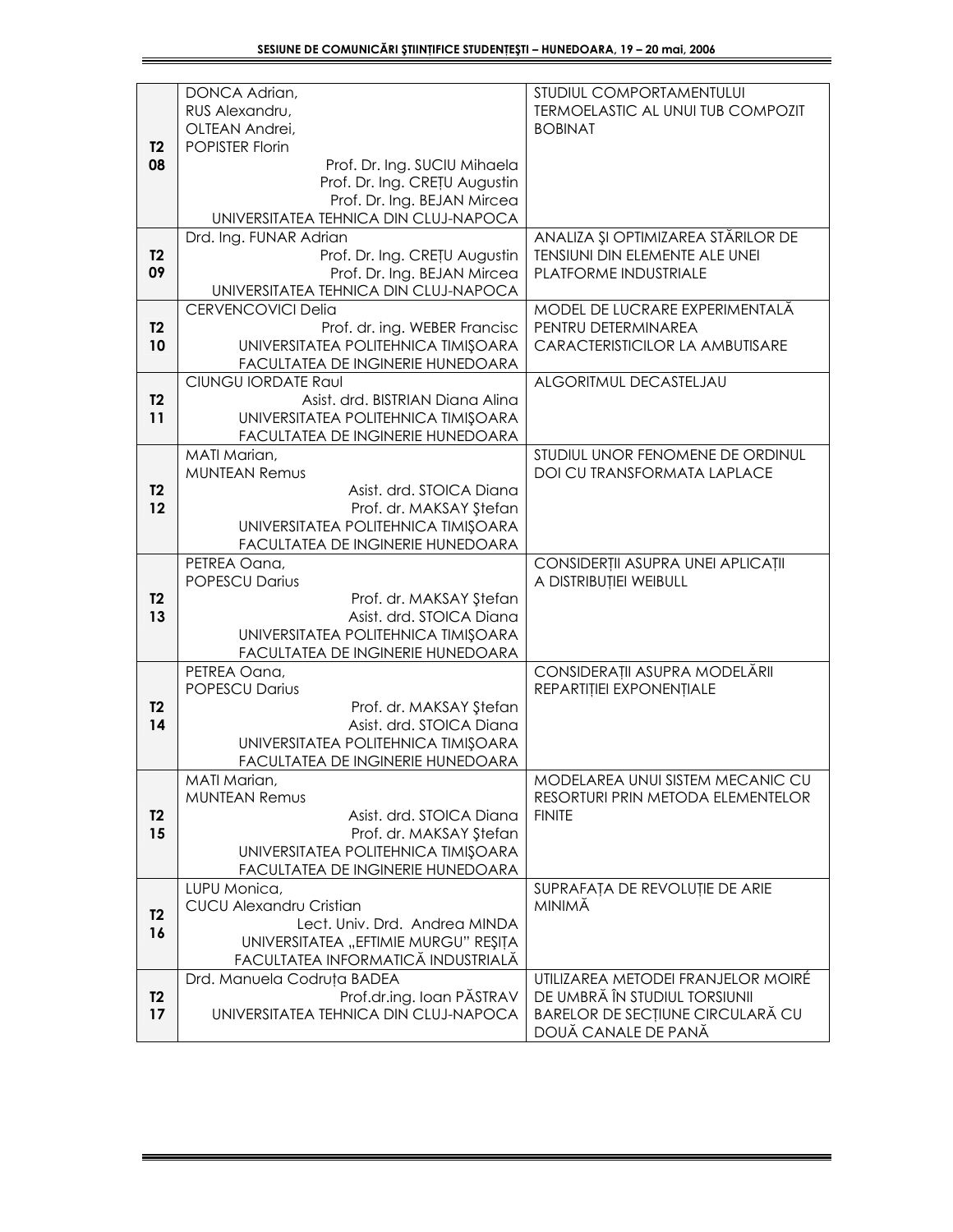|                | CIREBEA Claudiu,                      | STUDIUL ANALITIC ȘI NUMERIC AL UNUI |
|----------------|---------------------------------------|-------------------------------------|
|                | TAKACS loana,                         | MECANISM COMPLIANT PLAN DE          |
| T2             | PUSCAS Marius,                        | AMPLIFICARE A MIȘCĂRII              |
| 18             | <b>TAMAS Alin</b>                     |                                     |
|                | \$.l. Dr. Ing. Nicolae LOBONȚIU       |                                     |
|                | UNIVERSITATEA TEHNICA DIN CLUJ-NAPOCA |                                     |
|                | COCIŞ Silviu,                         | MODERNIZAREA CIOCANELOR DE          |
| T2             | <b>DAVID Cristian</b>                 | FORJĂ CU ACȚIONARE ABUR-AER         |
| 19             | \$.l. dr. ing. Vasile ALEXA           |                                     |
|                | UNIVERSITATEA POLITEHNICA TIMIȘOARA   |                                     |
|                | FACULTATEA DE INGINERIE HUNEDOARA     |                                     |
|                | DAVID Cristian.                       | PROJECTAREA UNUI VARIATOR DE        |
| T <sub>2</sub> | COCIS Silviu                          | TURAȚIE CU CONURI DEPLASABILE ȘI    |
| 20             | Conf. dr. ing. Imre MIKLOS            | CUREA TRAPEZOIDALĂ UTILIZÂND MEDIUL |
|                | UNIVERSITATEA POLITEHNICA TIMIȘOARA   | DE LUCRU MATLAB                     |
|                | FACULTATEA DE INGINERIE HUNEDOARA     |                                     |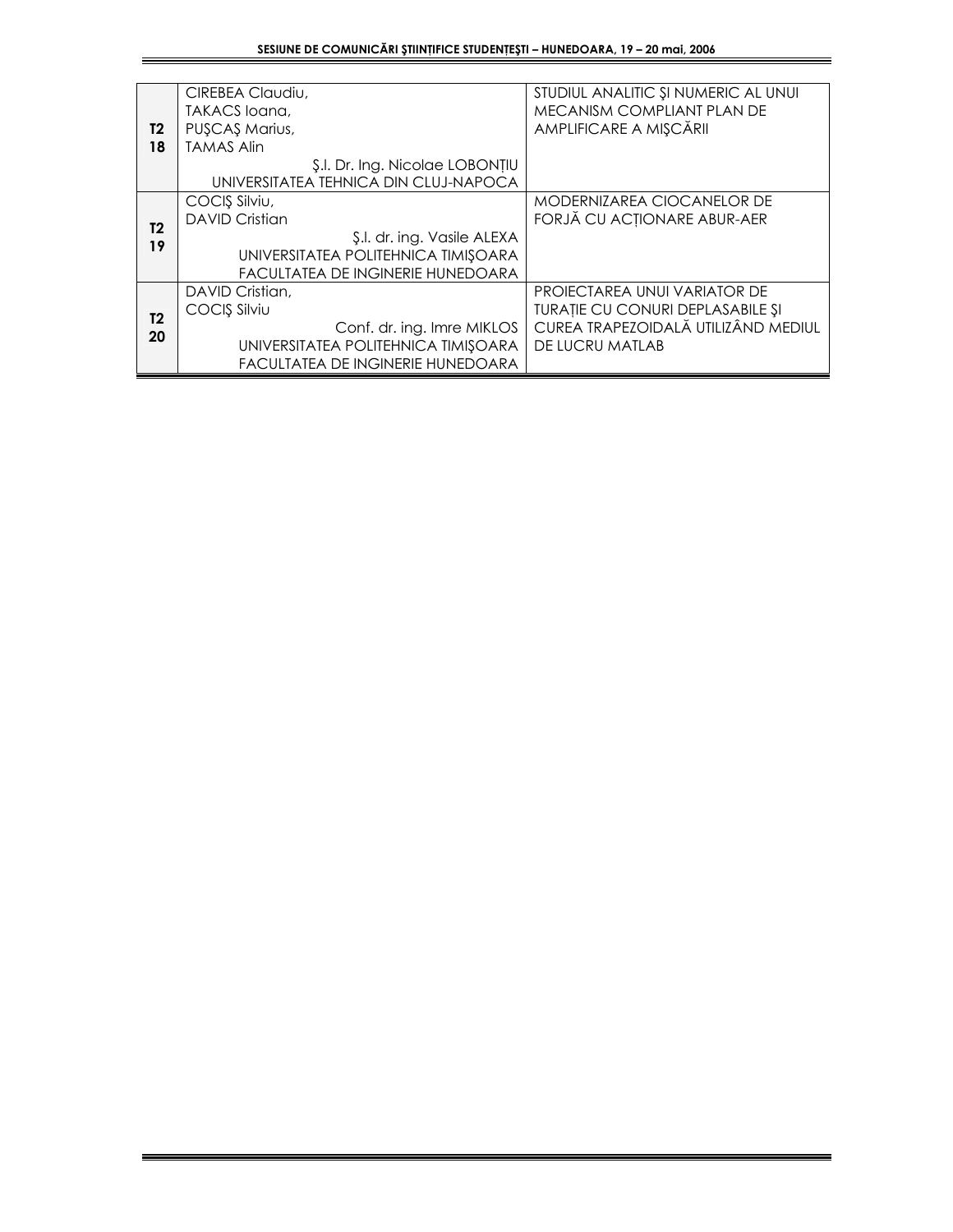

## **SECTIVNEA T3: ȘTIINTA MATERIALELOR, ENERGETICA ECOLOGIE ȘI PROTECTIA MEDIULUI**

#### 19 mai, 2006,

#### $14^{00} - 18^{00}$

## FACVLTATEA DE INGINERIE HUNEDOARA

sala $\mathsf{Cso}$ 

#### COMISIA:

Prof. dr. ing. ILCA loan - presedinte Prof. dr. ing. HEPUT Teodor - membru S.I. dr. ing. RATIU Sorin - membru

| Nr.                  | <b>NUME/Prenume AUTOR(I)</b>                                                                                                                                                     | <b>TITLUL LUCRĂRII</b>                                                                                                               |
|----------------------|----------------------------------------------------------------------------------------------------------------------------------------------------------------------------------|--------------------------------------------------------------------------------------------------------------------------------------|
| Crt.                 | <b>NUME/Prenume COORDONATOR(I)</b><br><b>Institutie</b>                                                                                                                          |                                                                                                                                      |
| T <sub>3</sub><br>01 | SZIGETI Cosmin,<br>CEIAN Crina,<br>MOLDOVAN Marius,<br>MOGA Bogdan<br>Asist. Univ. Ec. Ing. LOLEA Marius<br>UNIVERSITATEA DIN ORADEA<br>FACULTATEA DE ENERGETCĂ                  | PERSPECTIVE PRIVIND DEZVOLTAREA<br>TURISMULUI RURAL ÎN REGIUNEA ȚARA<br><b>BEIUŞULUI</b>                                             |
| T <sub>3</sub><br>02 | TODOCA Dănuț,<br><b>BLAGA Casian,</b><br><b>GHEMIŞ Alin</b><br>Prof. Dr. Ing. ROSCA Marcel,<br>\$.l. Ing. GOIA Horia<br>UNIVERSITATEA DIN ORADEA<br>FACULTATEA DE ENERGETCĂ      | DEZVOLTAREA UTILIZĂRII RESURSELOR<br>GEOTERMALE ÎN CONCORDANȚĂ CU<br><b>IMPACTUL ASUPRA MEDIULUI AMBIANT ÎN</b><br>MUNICIPIUL ORADEA |
| T3<br>03             | <b>MOLDOVAN Marius,</b><br>NASTOR Mihai,<br><b>OLAR Vlad</b><br>As. Ing. LOLEA Marius,<br>As. Ing. BLAGA Alin<br>UNIVERSITATEA DIN ORADEA<br>FACULTATEA DE ENERGETICĂ            | <b>INFLUENȚA FACTORILOR</b><br>METEOROLOGICI ASUPRA<br>PARAMETRILOR LINIILOR ELECTRICE<br><b>AERIENE</b>                             |
| T <sub>3</sub><br>04 | DZIȚAC Simona,<br><b>CODREAN Marius,</b><br><b>RUS Daniel</b><br>Conf. Dr. Ing. BADEA Gabriela,<br>As. Ing. LOLEA Marius<br>UNIVERSITATEA DIN ORADEA<br>FACULTATEA DE ENERGETICĂ | DETERMINAREA CONFIGURAȚIEI OPTIME<br>A CÂMPULUI DE CAPTATOARE SOLARE<br>PENTRU ÎNCĂLZIREA CLĂDIRILOR                                 |
| T <sub>3</sub><br>05 | GALUȚ Carolina,<br><b>ICHIM Renata-Marcela</b><br>\$.l. dr. ing. ANGHEL Cornelia<br>UNIVERSITATEA "EFTIMIE MURGU" REȘIȚA<br><b>FACULTATEA DE INGINERIE</b>                       | POLUAREA ȘI EFECTELE ACESTEIA                                                                                                        |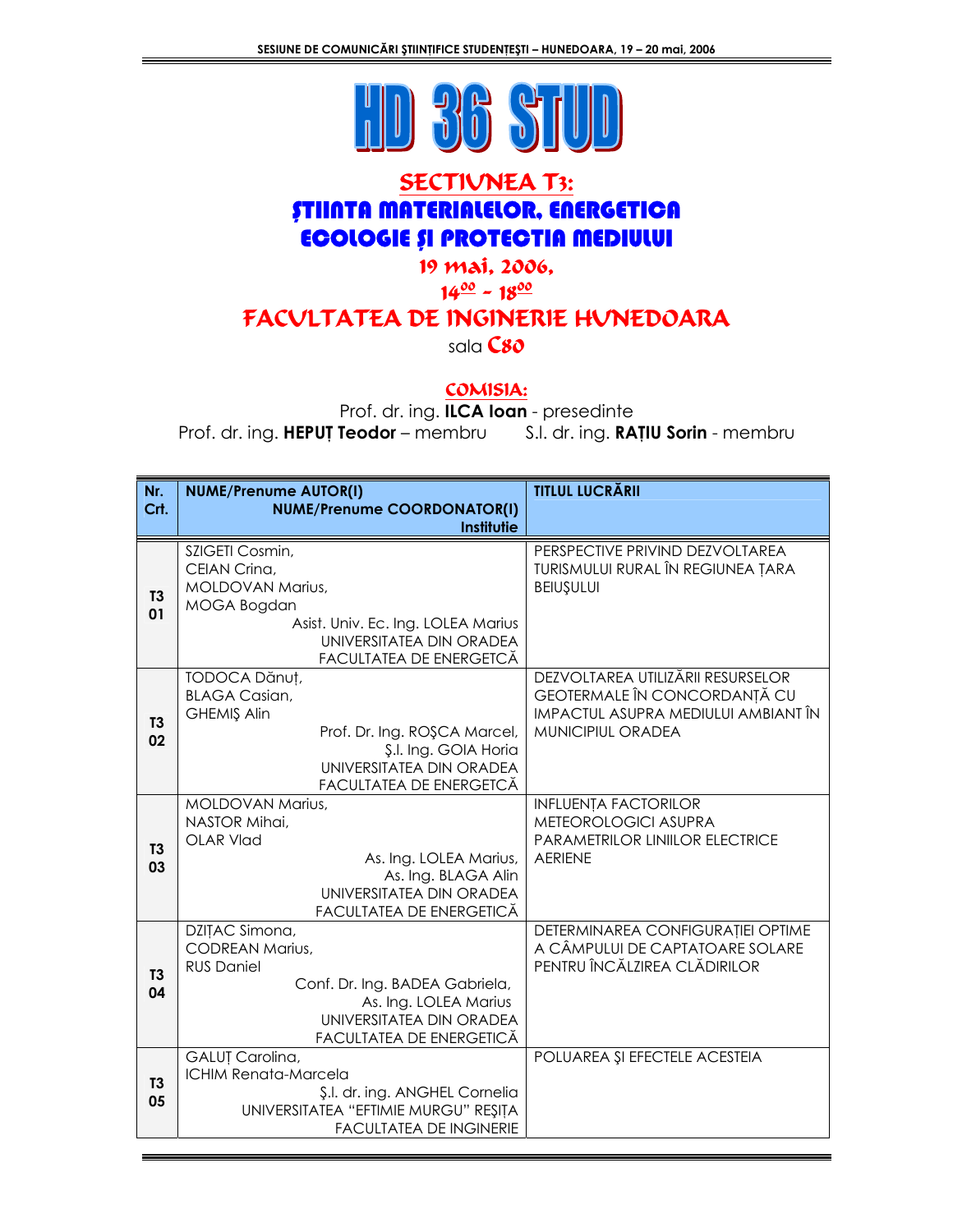|                      | ŞIMON Mihaela,<br>PREDA Dan                                               | TRADIȚII MINIERE ȘI METALURGICE ÎN<br>CARAŞ-SEVERIN                           |
|----------------------|---------------------------------------------------------------------------|-------------------------------------------------------------------------------|
| T <sub>3</sub>       | Ş.I. dr. ing. Cornelia Victoria ANGHEL                                    |                                                                               |
| 06                   | UNIVERSITATEA "EFTIMIE MURGU" REȘIȚA                                      |                                                                               |
|                      | <b>FACULTATEA DE INGINERIE</b><br>NASTOR Mihai,                           | DESPRE SITUAȚIA VALORIFICĂRĂRII                                               |
|                      | HIRINA Daniel,                                                            | ENERGIEI SOLARE ÎN ROMÂNIA                                                    |
| T <sub>3</sub>       | <b>LOLEA Raluca</b><br>Conf. dr. ing. BADEA Gabriela,                     |                                                                               |
| 07                   | Fiz. DZITAC Simona                                                        |                                                                               |
|                      | UNIVERSITATEA DIN ORADEA<br>FACULTATEA DE ENERGETICĂ                      |                                                                               |
|                      | SZIGERTI Cosmin,                                                          | MODELAREA TRĂSNETULUI. TENDINȚE                                               |
|                      | MOLDOVAN Marius,                                                          | ACTUALE PRIVIND EVALUAREA ZONEI DE                                            |
| T3                   | MOGA Bogdan<br>Ing. LOLEA Marius,                                         | PROTECȚIE A PARATRĂSNETELOR                                                   |
| 08                   | Ing. CODREAN Marius                                                       |                                                                               |
|                      | UNIVERSITATEA DIN ORADEA<br>FACULTATEA DE ENERGETICĂ                      |                                                                               |
|                      | Ing. NEGREA Ştefan                                                        | BILANȚUL ENERGETIC AL UNEI INSTALAȚII                                         |
| T3<br>09             | Conf. dr. ing. VÎLCEANU LUCIA<br>UNIVERSITATEA POLITEHNICA TIMIȘOARA      | FRIGORIFICE CU COMPRESIUNE<br>MECANICĂ MONOETAJATĂ                            |
|                      | FACULTATEA DE INGINERIE HUNEDOARA                                         |                                                                               |
|                      | Ing. POP Remus                                                            | ÎNTOCMIREA BILANȚULUI TERMIC AL UNUI<br>SCHIMBĂTOR DE CĂLDURĂ PENTRU          |
| T <sub>3</sub>       | Conf. dr. ing. VÎLCEANU Lucia<br>S.I. dr. ing. PUTAN Vasile               | <b>TERMOFICARE</b>                                                            |
| 10                   | UNIVERSITATEA POLITEHNICA TIMIŞOARA                                       |                                                                               |
|                      | FACULTATEA DE INGINERIE HUNEDOARA<br>Ing. COVACI Ioan Florin              | SOLIDIFICAREA SEMIFABRICATELOR                                                |
| <b>T3</b>            | Prof. dr. ing. HEPUȚ Teodor                                               | <b>TURNATE CONTINUU</b>                                                       |
| 11                   | UNIVERSITATEA POLITEHNICA TIMIȘOARA,<br>FACULTATEA DE INGINERIE HUNEDOARA |                                                                               |
|                      | CÂNDA Petru                                                               | STUDIUL DEFOSFORĂRII OȚELULUI                                                 |
| T <sub>3</sub><br>12 | \$.l. dr. ing. SOCALICI Ana<br>UNIVERITATEA POLITEHNICA TIMIȘOARA,        |                                                                               |
|                      | FACULTATEA DE INGINERIE HUNEDOARA                                         |                                                                               |
|                      | OLAR Vlad,                                                                | CONSIDERAȚII PRIVIND APARIȚIA<br>EFECTULUI FERRANTI LA LINIILE ELECTRICE      |
|                      | CEIAN Adrian,<br>TODOCA Cristian                                          | AERIENE (LEA) IN GOL                                                          |
| T3<br>13             | As. ing. LOLEA Marius,                                                    |                                                                               |
|                      | Cerc.Ing. CODREAN Marius<br>UNIVERSITATEA DIN ORADEA                      |                                                                               |
|                      | FACULTATEA DE ENERGETICĂ                                                  |                                                                               |
| T <sub>3</sub>       | VÂRVONI Adrian<br>As. ing. POPA Erika Monika                              | CONSIDERAȚII CU PRIVIRE LA TENSIUNILE<br>FIRULUI OȚINUT LA MAȘINILE DE TURNAT |
| 14                   | UNIVERSITATEA POLITEHNICA TIMISOARA                                       | CONTINUU                                                                      |
|                      | FACULTATEA DE INGINERIE DIN HUNEDOARA<br>POP Teodora,                     | CONSIDERAȚII PRIVIND MODELAREA                                                |
|                      | CEIAN Adrian,                                                             | ANALITICĂ ȘI DETERMINAREA PRACTICĂ                                            |
| T3                   | <b>CODREAN Marius</b><br>As. ing. LOLEA Marius                            | A CÂMPULUI ELECTRIC LA SOL ÎN CAZUL<br><b>NORILOR ORAJIOȘI</b>                |
| 15                   | Fiz.Ing. DZITAC Simona                                                    |                                                                               |
|                      | UNIVERSITATEA DIN ORADEA<br>FACULTATEA DE ENERGETICĂ                      |                                                                               |
|                      | CÂNDA Petru                                                               | POSIBILITĂȚI DE VALORIFICARE A                                                |
| T3                   | \$.I. dr. ing. ARDELEAN Erika                                             | DEŞEURILOR ÎN INDUSTRIA MATERIALELOR                                          |
| 16                   | UNIVERSITATEA POLITEHNICA TIMIȘOARA<br>FACULTATEA DE INGINERIE HUNEDOARA  | <b>METALICE</b>                                                               |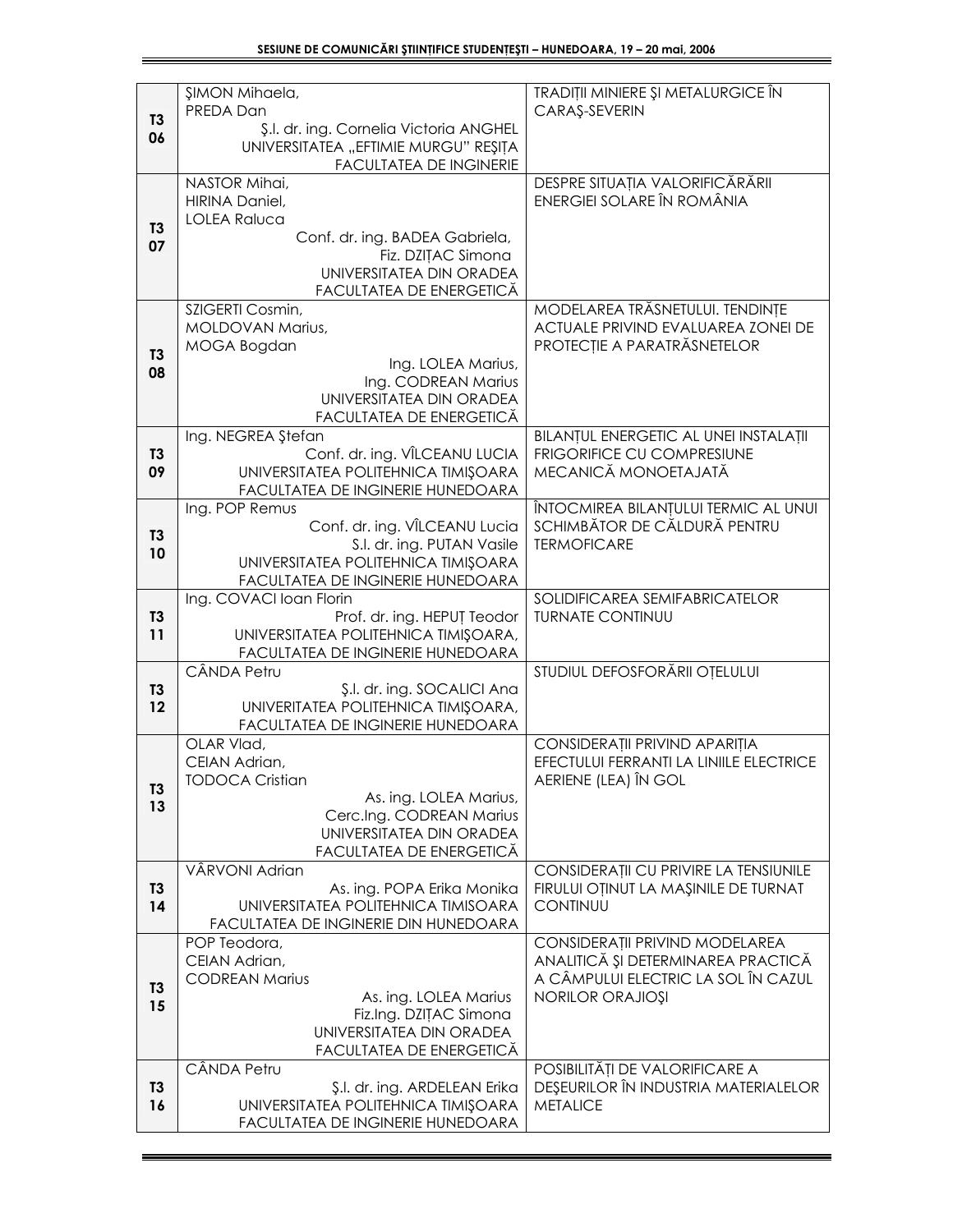|                | TOIE Cristian,<br><b>CODREAN Marius</b>                                 | OPORTUNITATEA IMPLEMENTĂRII<br><b>ENERGETICII LOCUINȚEI PRIN</b>      |
|----------------|-------------------------------------------------------------------------|-----------------------------------------------------------------------|
| T <sub>3</sub> | As. ing. LOLEA Marius                                                   | INTERMEDIUL SURSELOR REGENERABILE                                     |
| 17             | Fiz. Ing. DZITAC Simona                                                 | DE ENERGIE                                                            |
|                | UNIVERSITATEA DIN ORADEA                                                |                                                                       |
|                | FACULTATEA DE ENERGETICĂ<br>Ing. POP Elvira                             | CALCULUL ARDERII PENTRU UN                                            |
| <b>T3</b>      | Ş.l. dr. ing. JOSAN Ana                                                 | GENERATOR DE ABUR SUPRAÎNCĂLZIT                                       |
| 18             | UNIVERSITATEA POLITEHNICA TIMIȘOARA                                     |                                                                       |
|                | FACULTATEA DE INGINERIE HUNEDOARA                                       |                                                                       |
|                | NEAGOE Daniel,<br>DĂSCĂLESCU Alin,                                      | MODELAREA MATEMATICĂ A<br>PROCESELOR DE FABRICAȚIE A PIESELOR         |
| T3             | As. dr. ing. KISS Imre                                                  | <b>TURNATE</b>                                                        |
| 19             | Prof. dr. MAKSAY Stefan                                                 |                                                                       |
|                | UNIVERSITATEA POLITEHNICA TIMISOARA,                                    |                                                                       |
|                | FACULTATEA INGINERIE HUNEDOARA<br>DĂSCĂLESCU Alin,                      | ANALIZĂ DE REGRESIE DUBLĂ LINIARĂ -                                   |
|                | VÂRVONI Adrian,                                                         | EXPRESIA MATEMATICĂ A PLANULUI DE                                     |
| T3             | <b>NEAGOE Daniel</b>                                                    | REGRESIE ÎN DETERMINAREA                                              |
| 20             | As. dr. ing. KISS Imre<br>Prof. dr. MAKSAY Stefan                       | <b>DIAGRAMELOR DE CORELARE</b><br>UTILIZATE ÎN INGINERIA MATERIALELOR |
|                | UNIVERSITATEA POLITEHNICA TIMISOARA,                                    |                                                                       |
|                | FACULTATEA INGINERIE HUNEDOARA                                          |                                                                       |
|                | COVACI Ioan Florin,                                                     | STUDIUL DEFORMABILITĂȚII OȚELURILOR<br>CARBON PRIN METODA TORSIONĂRII |
| T <sub>3</sub> | <b><i>INTARU Lucian Mihai,</i></b><br><b>IFTENE Ghiorghită</b>          |                                                                       |
| 21             | \$.l.dr.ing. RATIU Sorin                                                |                                                                       |
|                | UNIVERSITATEA POLITEHNICA TIMISOARA,                                    |                                                                       |
|                | FACULTATEA INGINERIE HUNEDOARA<br>ORIAN Lucia,                          | STUDIU COMPARATIV PRIVIND                                             |
| <b>T3</b>      | <b>OBRENOVICI Polixenia</b>                                             | DEFORMABILITATEA LA CALD A                                            |
| 22             | \$.l. dr. ing. RATIU Sorin                                              | OTELURILOR ALIATE PENTRU CONSTRUCȚII                                  |
|                | UNIVERSITATEA POLITEHNICA TIMISOARA,<br>FACULTATEA INGINERIE HUNEDOARA  | DE MAŞINI DE TIPUL 42MoCr11 ŞI<br>39MoAlCr15                          |
|                | CÂNDA Petru,                                                            | MODELAREA MATEMATICA A                                                |
| T <sub>3</sub> | <b>SUCIU Adrian</b>                                                     | DEFORMABILITĂȚII OȚELURILOR CARBON                                    |
| 23             | \$.l. dr. ing. RATIU Sorin<br>UNIVERSITATEA POLITEHNICA TIMISOARA       |                                                                       |
|                | FACULTATEA INGINERIE HUNEDOARA                                          |                                                                       |
|                | GHIB Simona,                                                            | SURSE REGENERABILE DE ENERGIE -                                       |
| T <sub>3</sub> | MĂDĂRAȘ Ana Maria<br>\$.l. dr. ing. RATIU Sorin                         | SOLUȚII PENTRU ÎNCĂLZIREA SPAȚIILOR DE<br><b>LOCUIT</b>               |
| 24             | UNIVERSITATEA POLITEHNICA TIMISOARA                                     |                                                                       |
|                | FACULTATEA INGINERIE HUNEDOARA                                          |                                                                       |
|                | <b>STAN Dorina Florica</b>                                              | DETERMINAREA ELEMENTELOR TOXICE                                       |
| T <sub>3</sub> | <b>DUDUIA Mircea</b><br>\$.I. dr. ing. BENEA Maria Laura                | DIN DECORURILE UTILIZATE LA<br>PRODUSELE DE PORȚELAN                  |
| 25             | UNIVERSITATEA POLITEHNICA TIMISOARA                                     |                                                                       |
|                | FACULTATEA INGINERIE HUNEDOARA                                          |                                                                       |
| T3             | TĂTAR Alin<br>Ş.I. dr. ing. BENEA Maria Laura                           | MATERII PRIME PLASTICE PENTRU<br>OPTIMIZAREA MASELOR CERAMICE DE      |
| 26             | UNIVERSITATEA POLITEHNICA TIMISOARA                                     | PORTELAN                                                              |
|                | FACULTATEA INGINERIE HUNEDOARA                                          |                                                                       |
|                | POPA Adelia Minodora                                                    | STUDIU PRIVIND REALIZAREA UNEI LINII DE                               |
| T3<br>27       | \$.l. dr. ing. BENEA Maria Laura<br>UNIVERSITATEA POLITEHNICA TIMISOARA | PRODUSE TURNATE DE PORȚELAN                                           |
|                | FACULTATEA INGINERIE HUNEDOARA                                          |                                                                       |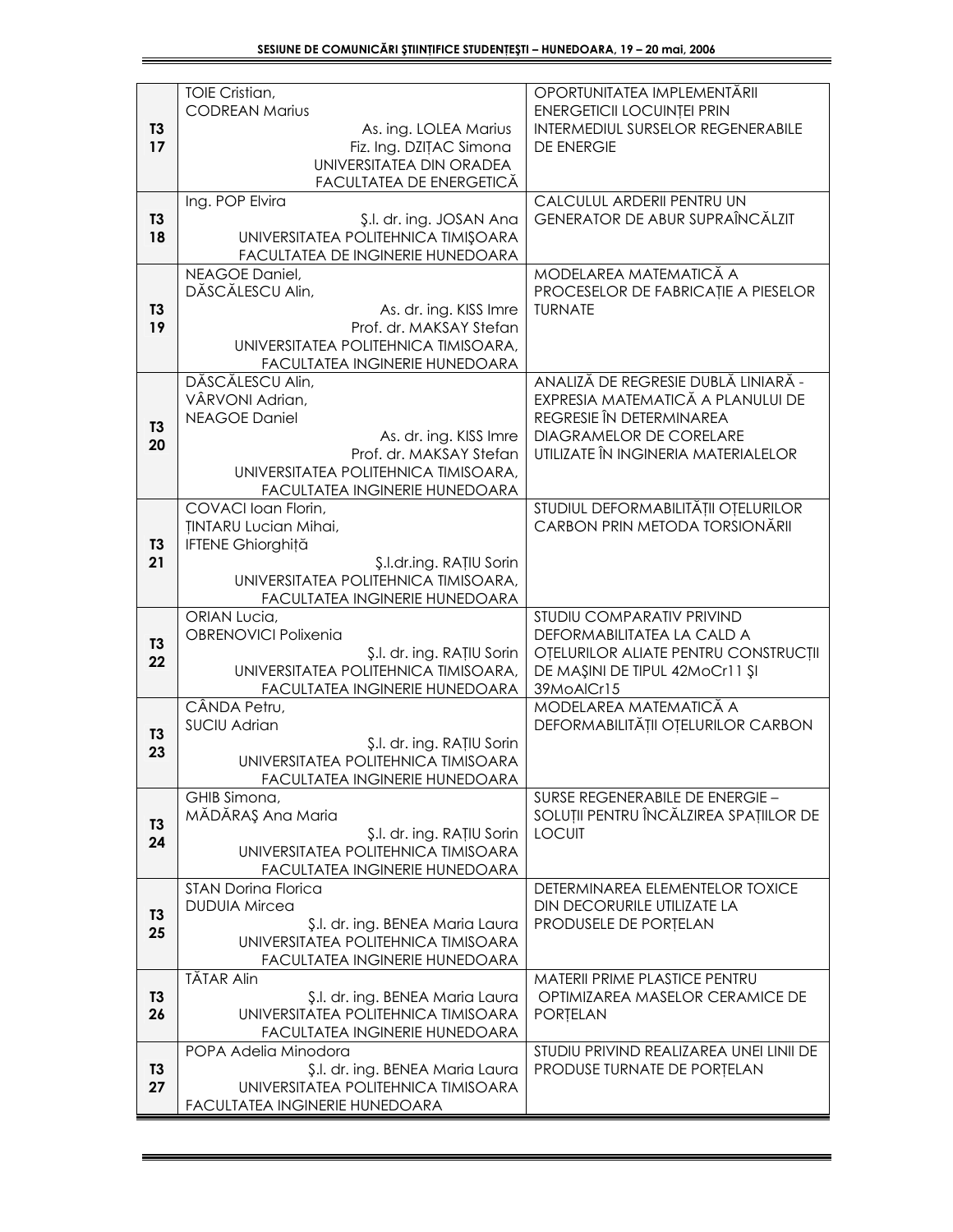

# **SECTIVNEA E: STIINTE ECONOMICE, MANAGEMENT, MARKETING ȘI RESURSE UMANE**

19 mai, 2006,

 $14\frac{00}{2} \approx 18\frac{00}{2}$ 

## FACVLTATEA DE INGINERIE HUNEDOARA

sala B59

#### COMISIA:

Conf. dr. ec. HĂRĂU Carmen - membru presedinte Lector dr. ec. BENEA Marius - membru Şef lucr. dr. ing. ec. ALEXA Vasile - membru

| Nr.      | <b>NUME/Prenume AUTOR(I)</b>                                                                                                                                         | <b>TITLUL LUCRĂRII</b>                                                                                  |
|----------|----------------------------------------------------------------------------------------------------------------------------------------------------------------------|---------------------------------------------------------------------------------------------------------|
| Crt.     | <b>NUME/Prenume COORDONATOR(I)</b><br>Institutie                                                                                                                     |                                                                                                         |
| E<br>01  | <b>IOVIȚU Valeriu</b><br>\$.l. dr. ing. Cornelia Victoria ANGHEL<br>UNIVERSITATEA "EFTIMIE MURGU" REȘIȚA                                                             | CALITATEA MĂRFURILOR ALIMENTARE                                                                         |
| E<br>02  | UNTU Oana Daniela<br><b>RATOI Marian Sorin</b><br>\$.l. dr. ing. Cornelia Victoria ANGHEL<br>UNIVERSITATEA "EFTIMIE MURGU" REŞITA                                    | <b>MANAGEMENTUL RESURSELOR UMANE</b><br>- RECRUTAREA RESURSELOR UMANE                                   |
| E<br>03  | <b>MALOS Marian,</b><br><b>ULICI Aleodor</b><br>\$.l. dr. ing. Cornelia Victoria ANGHEL<br>UNIVERSITATEA "EFTIMIE MURGU" REȘIȚA                                      | <b>INFLATIA</b>                                                                                         |
| E.<br>04 | <b>TURI Remus Daniel,</b><br><b>UNTU Andreea Gabriela</b><br>\$.l. dr. ing. Cornelia Victoria ANGHEL<br>UNIVERSITATEA "EFTIMIE MURGU" REȘITA                         | PIAȚA SERVICIILOR DE TELECOMUNICAȚIE                                                                    |
| E<br>05  | SZIGETI Cosmin,<br>GHEMIŞ Alin,<br><b>CODREAN Marius</b><br>As. Ing. LOLEA Marius<br>Fiz. Ing. DZITAC Simona<br>UNIVERSITATEA DIN ORADEA<br>FACULTATEA DE ENERGETICĂ | STRATEGII ÎN MANAGEMENTUL MODERN<br>AL SISTEMELOR ELECTROENERGETICE                                     |
| E<br>06  | <b>STAN Dorina Florica</b><br><b>DUDUIA Mircea</b><br>Lector dr. ec. BENEA Marius Calin<br>UNIVERSITATEA POLITEHNICA TIMISOARA<br>FACULTATEA INGINERIE HUNEDOARA     | STUDIU DE MARKETING PRIVIND<br>IMPORTANȚA ELEMENTELOR ESTETICE LA<br>PRODUSELE DE PORȚELAN              |
| Е<br>07  | <b>CARARE Daniel</b><br>Lector dr. ec. BENEA Marius Calin<br>UNIVERSITATEA POLITEHNICA TIMISOARA<br>FACULTATEA INGINERIE HUNEDOARA                                   | CERCETAREA COMUNICARII CU MEDIUL<br>EXTERN A COMPANIEI PRODUCATOARE<br>DE CIMENT "CARPATCEMENT HOLDING" |